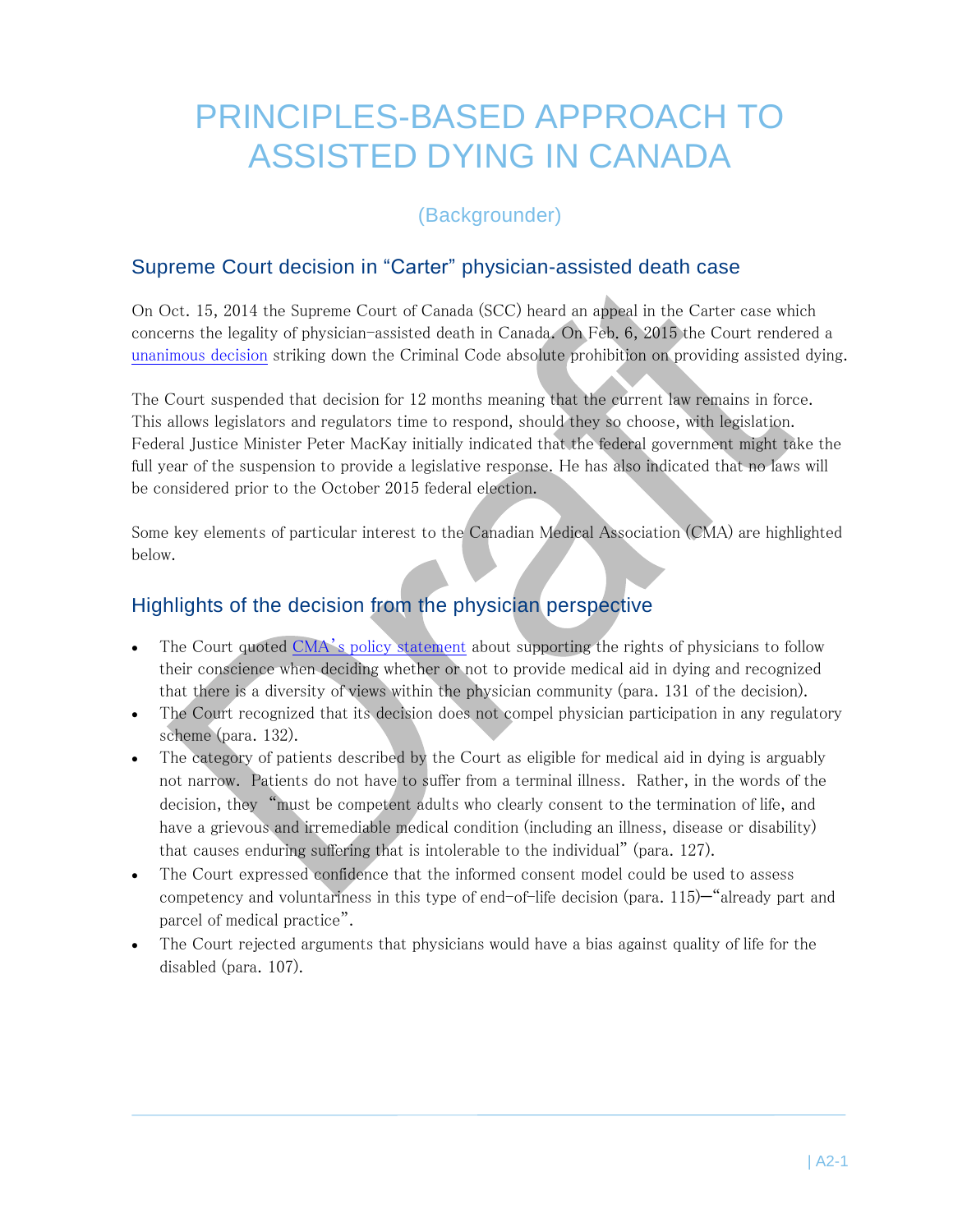# Recent CMA activities

A series of draft [fundamental principles](#page-3-0) were approved by the CMA Board in May 2015 (see Schedule A). These include:

- 1) Respect for patient autonomy
- 2) Equity
- 3) Respect for physician values
- 4) Consent and capacity
- 5) Clarity
- 6) Dignity of life
- 7) Protection of vulnerable persons
- 8) Accountability
- 9) Solidarity

CMA has a comprehensive communications and engagement strategy with the membership, provincial and territorial medical associations and other stakeholders (e.g., Canadian Medical Protective Association) about its approach and initiatives on physician-assisted death. There is also an advocacy strategy to advance CMA's position on behalf of its members and patients in the development of the [legislative principles/framework.](#page-3-0)

CMA's Committee on Ethics discussed the ruling and its implications at its Apr. 26-27, 2015 meeting. The framework is informed by CMA policy, including the [December 2014 update](https://www.cma.ca/Assets/assets-library/document/en/advocacy/EOL/cma-policy-euthanasia-assisted-death-updated-2014-e.pdf) approved by the CMA Board. CMA will use the framework to work with the federal government and others in drafting legislation and regulations. CMA has been researching international and national experience to inform the principles/framework for several months in anticipation of the SCC decision. Schedule B contains charts that set out legislative criteria across different jurisdictions vis-à-vis strategic questions. In addition, CMA is developing action plans based on at least four potential scenarios:

- 1. Legislation is developed in consultation with stakeholders and keeping with the spirit of the SCC decision
- 2. Legislation is developed behind closed doors, no consultation
- 3. Legislation is proposed that contradicts SCC decision or physician/patient interests
- 4. No federal legislation is developed or it fails to pass the federal Parliament (Morgentaler precedent)

CMA will undertake focused stakeholder and member consultations on its revised principles/framework, in particular, during June and July 2015. General Council delegates will discuss and debate the principles/framework and any associated issues in August 2015 in Halifax.

As part of its advocacy strategy to advance CMA's position in the forthcoming legislation, CMA will engage the federal and provincial/territorial governments to influence the development of legislation on assisted dying. This advocacy strategy will require key elements such as proposed legislative options for adoption by government, and securing support for CMA's advocacy position from key stakeholders including other orders of government.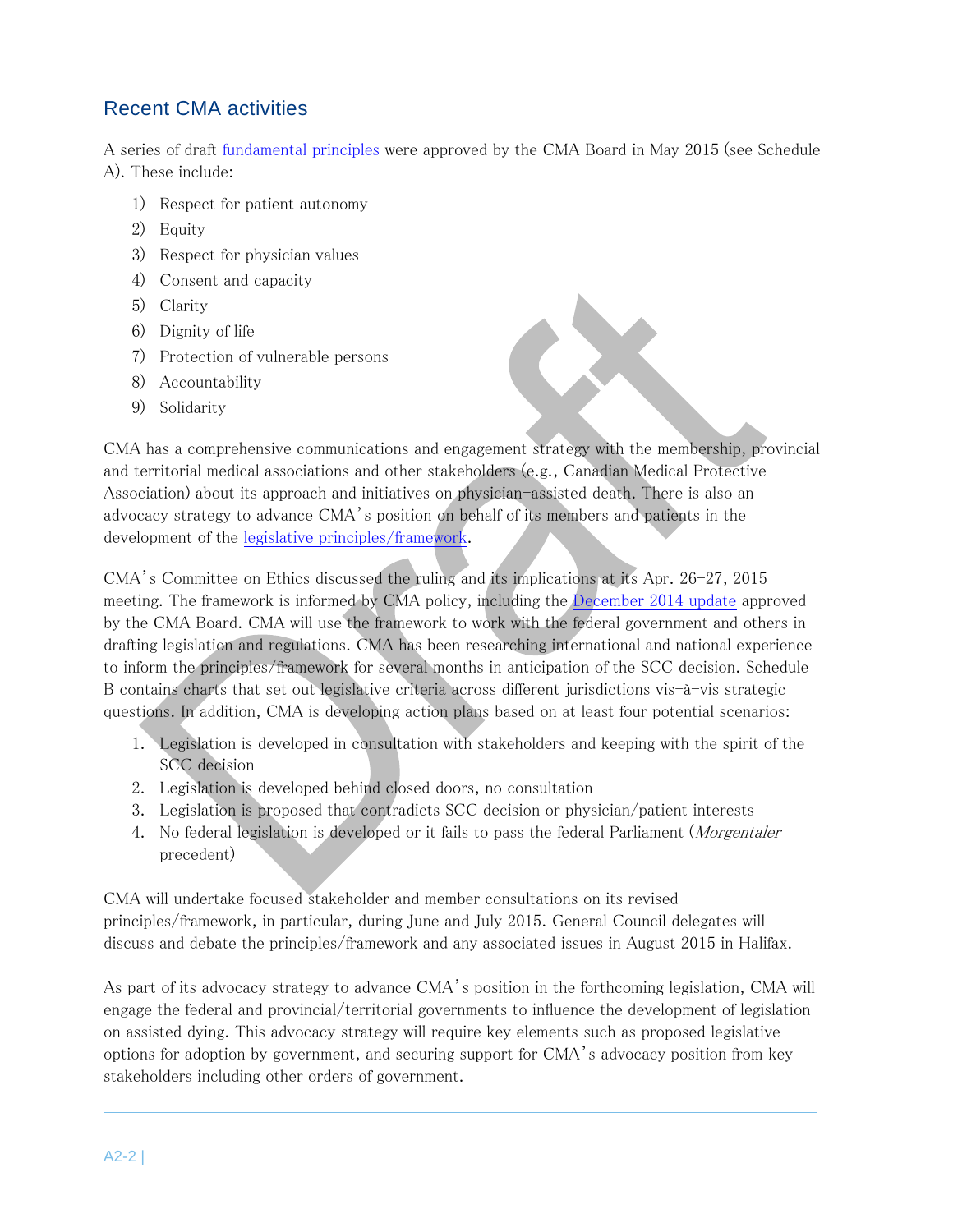### Strategic questions

With reference to the nine principles, delegates are asked to consider the following strategic questions for discussion and debate:

- 1. What should be the process followed after the patient requests medical aid in dying?
- 2. What oversight and data reporting mechanism should exist?
- 3. For those physicians who refuse to participate in assisted dying for reasons of conscience, how do we reconcile this refusal with their obligation to ensure equitable access? What mechanisms can physicians employ to ensure this access?
- 4. The Supreme Court of Canada has laid out in broad terms which patients will qualify for assistance in dying (i.e., those with grievous and irremediable suffering). Should there be other clinical specifications or requirements?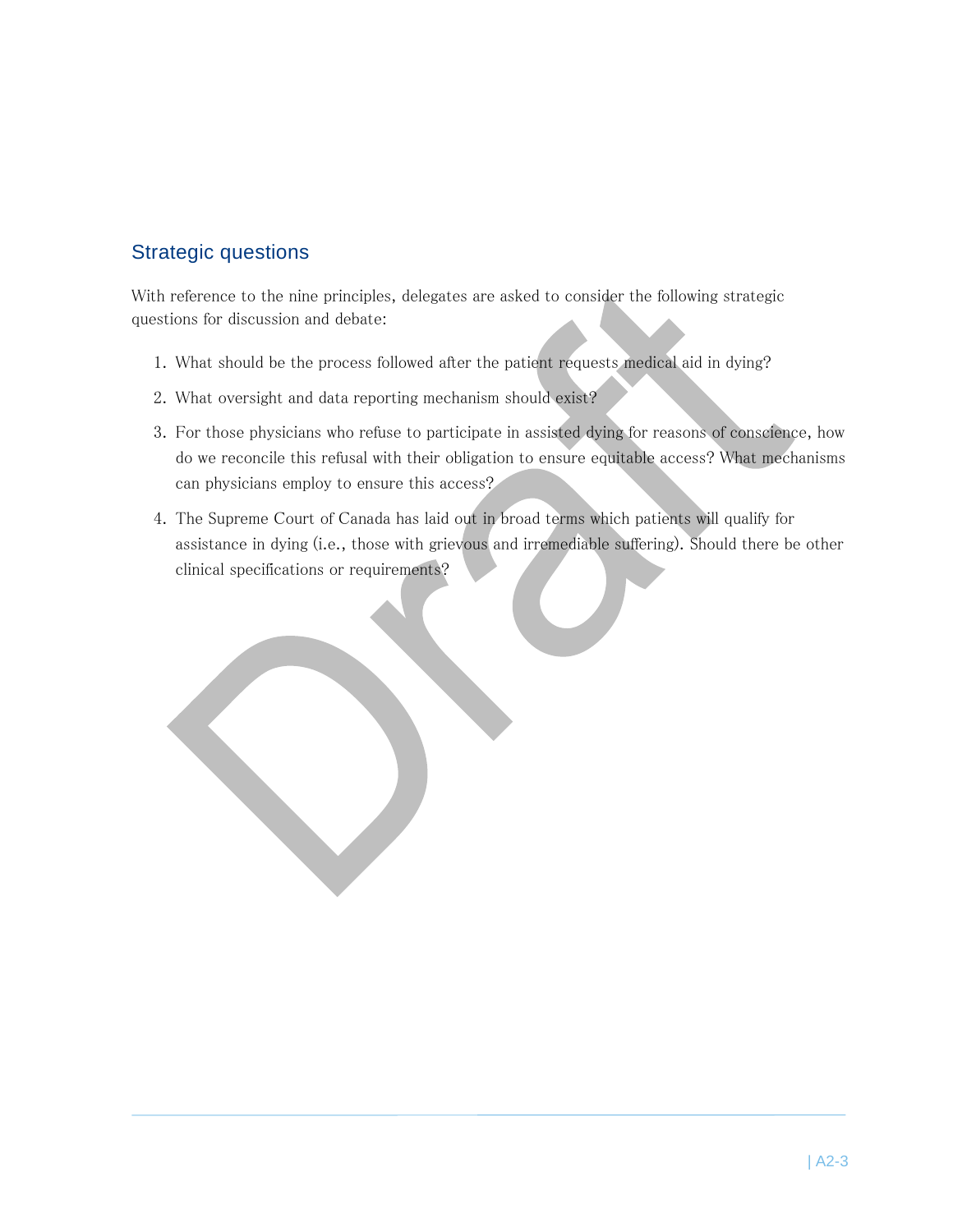# <span id="page-3-0"></span>SCHEDULE A – DRAFT PRINCIPLES-BASED RECOMMENDATIONS FOR A CANADIAN APPROACH TO MEDICAL AID IN DYING

On Feb. 6, 2015, the Supreme Court of Canada unanimously struck down the law prohibiting medical aid in dying. The court suspended that decision for 12 months. This provides an opportunity for the Canadian Medical Association to build on its past work and pursue further consultation with provincial and territorial medical associations, medical and non-medical stakeholders, members, legislatures and patients for processes, whether legal, regulatory or guidelines, that respect patients' needs and reflects physicians' perspectives.

The goal of this process is twofold: (a) discussion and recommendations on a suite of ethical-legal principles and (b) input on specific issues that are particularly physician-sensitive and are worded ambiguously or not addressed in the Court's decision. The anticipated outcome is to ensure that physicians' perspectives are reflected as well as patients' views. The touch points are reasonable accommodation for all perspectives and patient-centeredness.

For purposes of clarity, CMA recommends national and coordinated legislative and regulatory processes and systems. There should be no undue delay in the development of these laws and regulations.

The CMA recommends adopting the following principles-based approach to medical aid in dying in Canada. CMA's policy [Euthanasia and Assisted Death \(Update 2014\)](https://www.cma.ca/Assets/assets-library/document/en/advocacy/EOL/cma-policy-euthanasia-assisted-death-updated-2014-e.pdf) defines medical aid in dying as follows:

Medical aid in dying refers to a situation whereby a physician intentionally participates in the death of a patient by directly administering the substance themselves, or by providing the means whereby a patient can self-administer a substance leading to their death.

### Foundational principles

The following foundational principles underpin CMA's recommended approach to medical aid in dying:

- 1) Respect for patient autonomy: Competent adults are free to make decisions about their bodily integrity. Strict criteria are warranted given the finality of medical aid in dying.
- 2) Equity: To the extent possible, all those who meet the criteria for medical aid in dying should have access to this intervention. Physicians will work with relevant parties to support increased resources and access to high quality palliative care, and medical aid in dying. There should be no undue delay to accessing medical aid in dying, either from a clinical, system or facility perspective.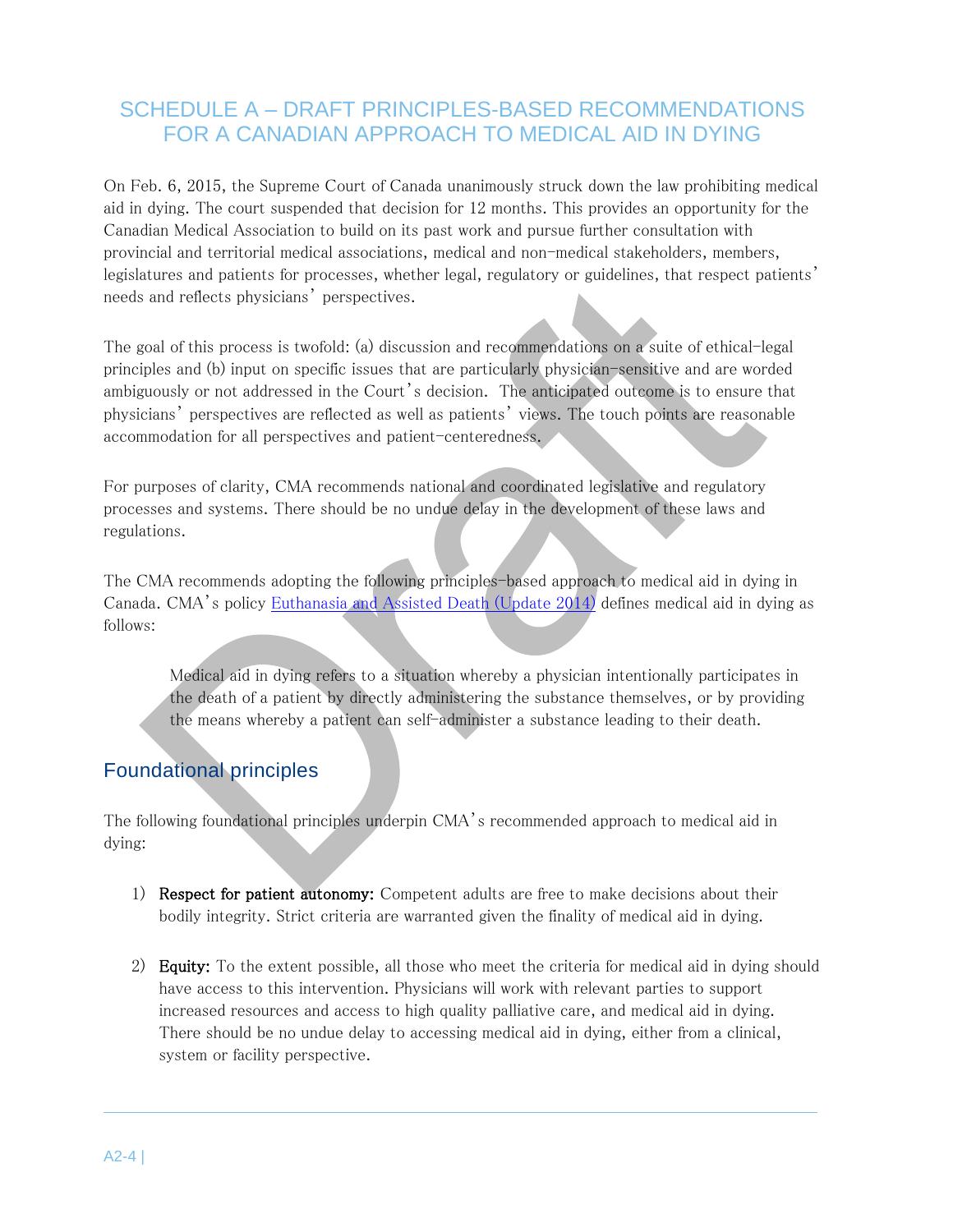- 3) Respect for physician values: Physicians can follow their conscience when deciding whether or not to provide medical aid in dying without discrimination. This must not result in undue delay for the patient to access these services. No one should be compelled to provide assistance in dying.
- 4) Consent and capacity: All the requirements for informed consent must clearly be met. Consent is seen as an evolving process requiring physicians to continuously communicate with the patient.
- 5) Clarity: All Canadians must be clear on the requirements for qualification for medical aid in dying. There should be no "grey areas" in any legislation or regulations.
- 6) Dignity: All patients, their family members or significant others should be treated with dignity and respect at all times, including throughout the entire process of care at the end of life.
- 7) Protection of vulnerable persons: Laws and regulations, through a carefully designed and monitored system of safeguards, should address issues of vulnerability and potential coercion.
- 8) Accountability: An oversight body and reporting mechanism should be identified and established in order to ensure that all processes are followed. Physicians participating in medical aid in dying must ensure that they have appropriate technical competencies as well as the ability to assess decisional capacity, or the ability to consult with a colleague to assess capacity in more complex situations.
- 9) Solidarity: Patients should be supported by physicians and health care providers, sensitive to issues of culture and background, throughout the dying process regardless of the decisions they make with respect to assisted dying.

### Recommendations

Based on these principles and a review of other jurisdictions' experiences, CMA makes the following recommendations for potential statutory and regulatory frameworks with respect to medical aid in dying. We note that this document is not intended to address all potential issues with respect to medical aid in dying, and some of these will need to be captured in subsequent regulations.

#### 1. Patient qualifications for access to medical aid in dying

- 1.1 The patient must be a competent adult.
- 1.2 Capacity
	- The attending physician must be satisfied that: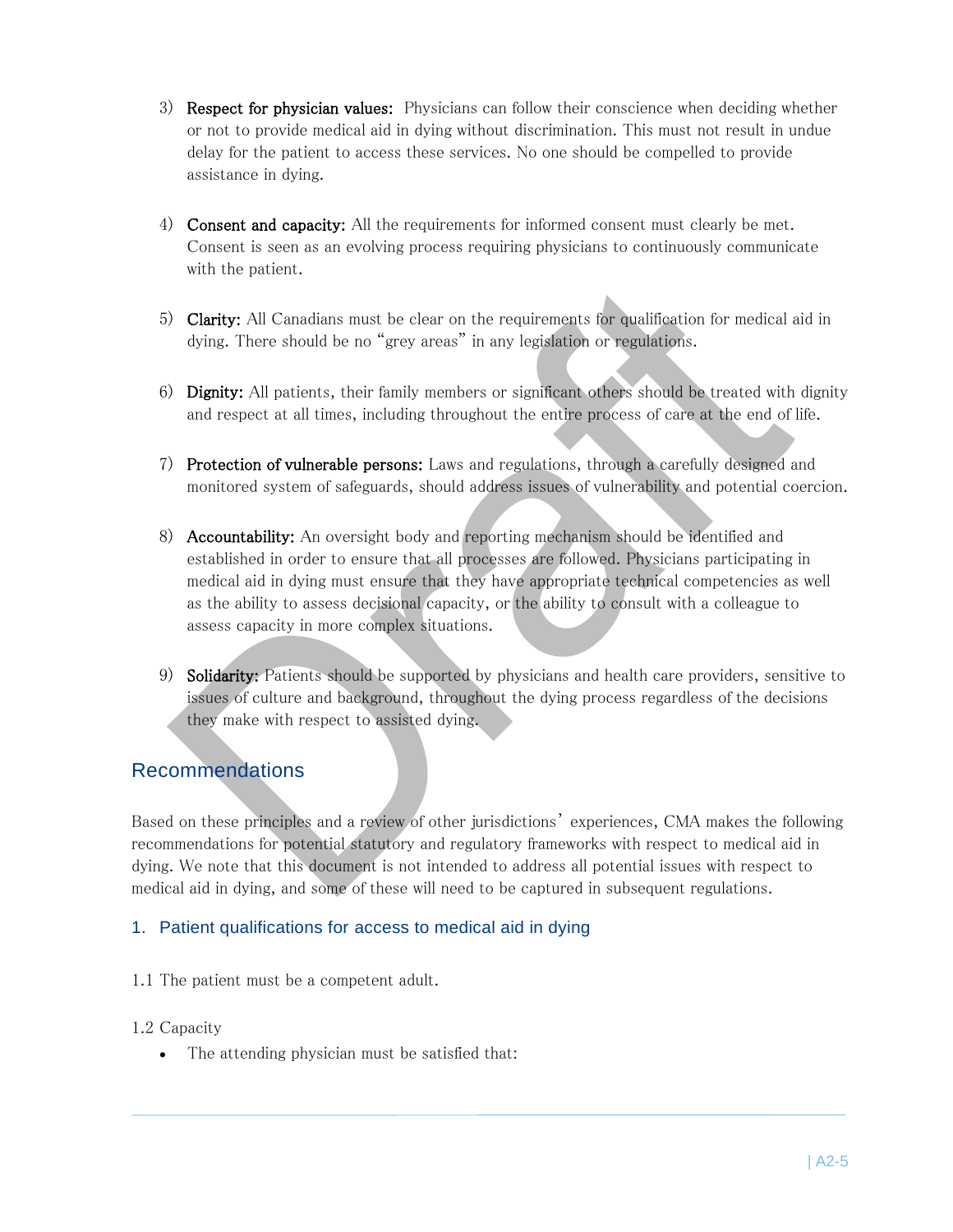- the patient is mentally capable of making an informed decision at the time of the request(s)
- the patient is capable of giving consent to medical aid in dying
- communications include exploring the priorities, values and fears of the patient, providing information related to the patient's diagnosis and prognosis, treatment options including palliative care interventions and answering the patient's questions
- If either or both the attending physician or the consulting physician determines that the patient is incapable, the patient must be referred for further capacity assessment.
- The patient him or herself must make the request. Substitute decision-makers carrying out advance directives or the wishes of currently incompetent patients are not acceptable proxies.

#### 1.3 Voluntariness

- The attending physician must be satisfied, on reasonable grounds, that all of the following conditions are fulfilled:
	- The patient's decision to undergo medical aid in dying has been made freely, without coercion or undue influence from family members, health care providers or others.
	- The patient has a clear and settled intention to end his/her own life after due consideration.
	- The patient has requested medical aid in dying him/herself, thoughtfully and repeatedly, in a free and informed manner.

1.4 Informed decision

 The attending physician must disclose to the patient information regarding their health status, diagnosis, prognosis, the certainty of death upon taking the lethal medication, and alternatives, including comfort care, palliative and hospice care, and pain and symptom control.

#### 2. Process map for decision-making in medical aid in dying

#### Stage 1: Requesting medical aid in dying

- 1. The patient submits the first oral request for medical aid in dying to the attending physician.
- 2. The patient must then wait for at least 15 days.
- 3. The patient then submits the second oral request for medical aid in dying to the attending physician.
- 4. The patient must then wait for at least 7 days.
- 5. The patient then submits a written request for medical aid in dying to the attending physician. The written request must be completed via a special declaration form that is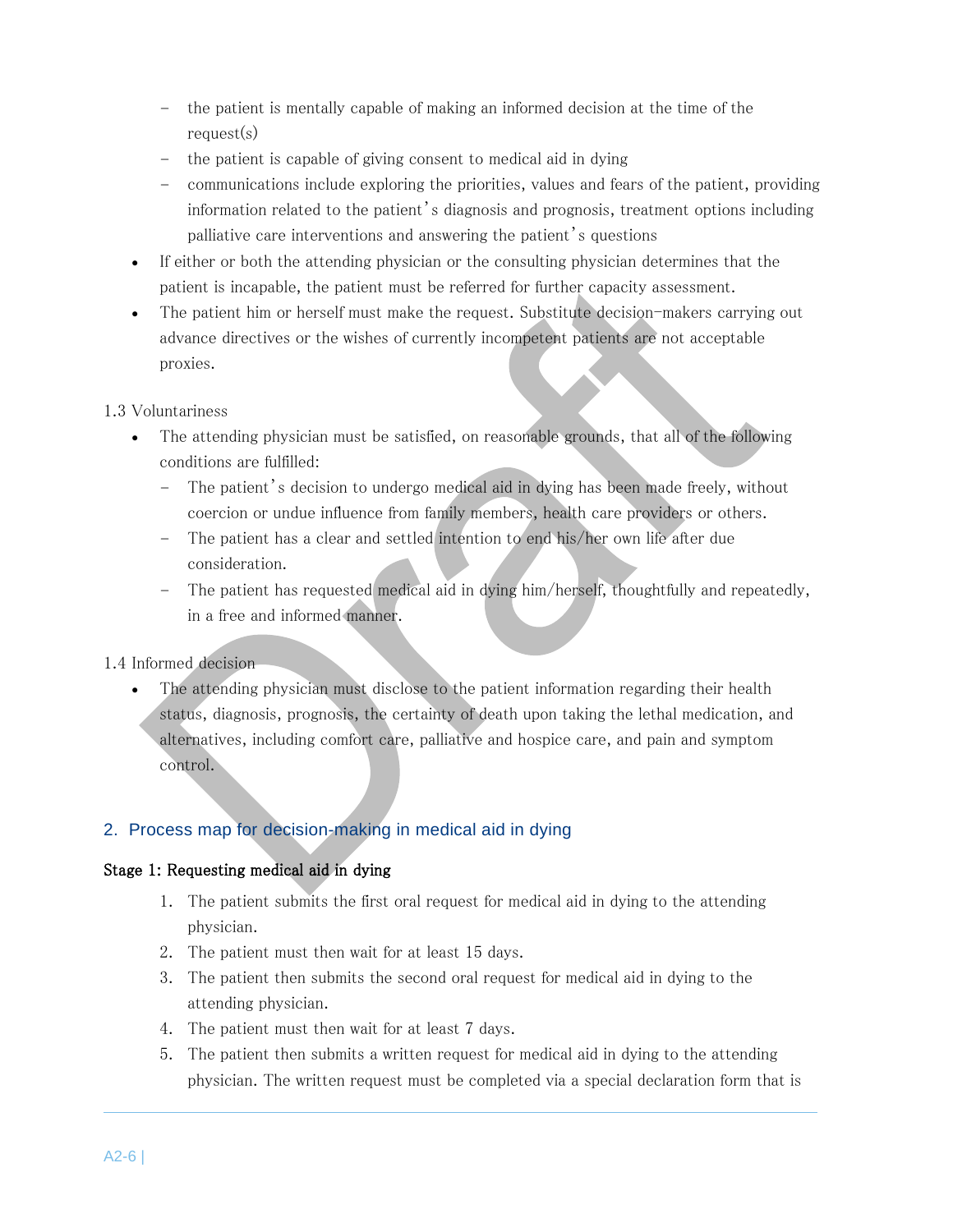developed by the government/department of health/regional health authority/health care facility.

6. In cases of terminal illness where time is of the essence, CMA recommends that shorter timelines be considered.

#### Stage 2: Before undertaking medical aid in dying

- 7. The attending physician must wait no longer than 48 hours, or as soon as is practicable, after the written request is received.
- 8. The attending physician must then assess the patient for capacity and voluntariness or refer the patient for a specialized assessment in more complex situations.
- 9. The attending physician must inform the patient of his/her right to rescind the request at any time.
- 10. A second, independent, consulting physician must assess the patient for capacity and voluntariness.
- 11. The attending physician must fulfill the documentation requirements.

#### Stage 3: After undertaking medical aid in dying

12. The attending physician, or a physician delegated by the attending physician, must take care of the patient until the patient's death.

### 3. Role of the physician

3.1 Patient assessment: The attending physician must determine if the patient qualifies for medical aid in dying under the parameters stated above in Section 1.

3.2 Consultation requirements

- The attending physician must consult a second physician, independent of both the patient requesting medical aid in dying and the attending physician, before the patient is considered qualified to undergo medical aid in dying.
- The consulting physician must
	- Be qualified by specialty or experience to render a diagnosis and prognosis of the patient's illness.

3.3 Counselling

 The attending physician must offer the patient an opportunity to rescind the request at the time of the second oral request; the offer must be documented.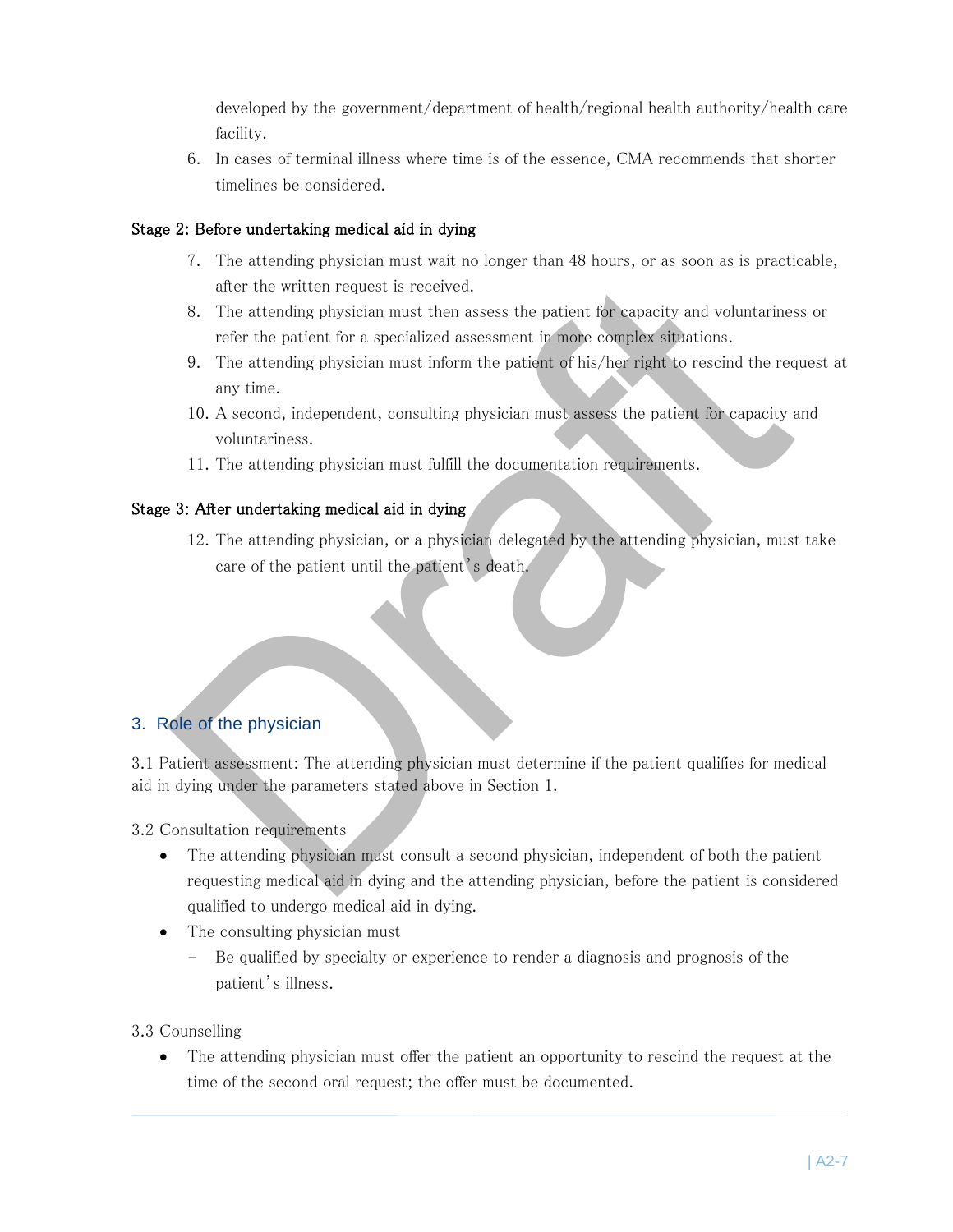- 3.4 Documentation requirements
	- The attending physician must document the following in the patient's medical record:
		- All oral and written requests by a patient for medical aid in dying
		- The attending physician's diagnosis and prognosis, and their determination that the patient is capable, acting voluntarily and has made an informed decision
		- The consulting physician's diagnosis and prognosis, verification that the patient is capable, acting voluntarily and has made an informed decision
		- A report of the outcome and determinations made during counselling
		- The attending physician's offer to the patient to rescind the request for medical aid in dying
		- A note by the attending physician indicating that all requirements have been met and indicating the steps taken to carry out the request

#### 3.5 Oversight and reporting requirements

There should be a formal oversight and reporting mechanism that will gather data.

- Following the provision of medical aid in dying, the attending physician must submit all of the following items to the oversight body:
	- Attending physician report
	- Consulting physician report
	- Medical record documentation
	- Patient's written request for medical aid in dying

#### 4. Responsibilities of the consulting physician

- The consulting physician must verify the patient's qualifications including capacity and voluntariness.
- The consulting physician must document the patient's diagnosis, prognosis, capacity, volition and the provision of information sufficient for an informed decision. The consulting physician must review the patient's medical records, and should document this review.

#### 5. Moral opposition to medical aid in dying

- 5.1 Moral opposition by a health care facility or health authority
	- Hospitals and health authorities that oppose medical aid in dying may not prohibit physicians from providing these services in other locations. There should be no discrimination against physicians who elect to provide medical aid in dying.
- 5.2 Conscientious objection by a physician
	- Physicians are not obligated to fulfill requests for medical aid in dying. There should be no discrimination against a physician for their refusal to participate in medical aid in dying. In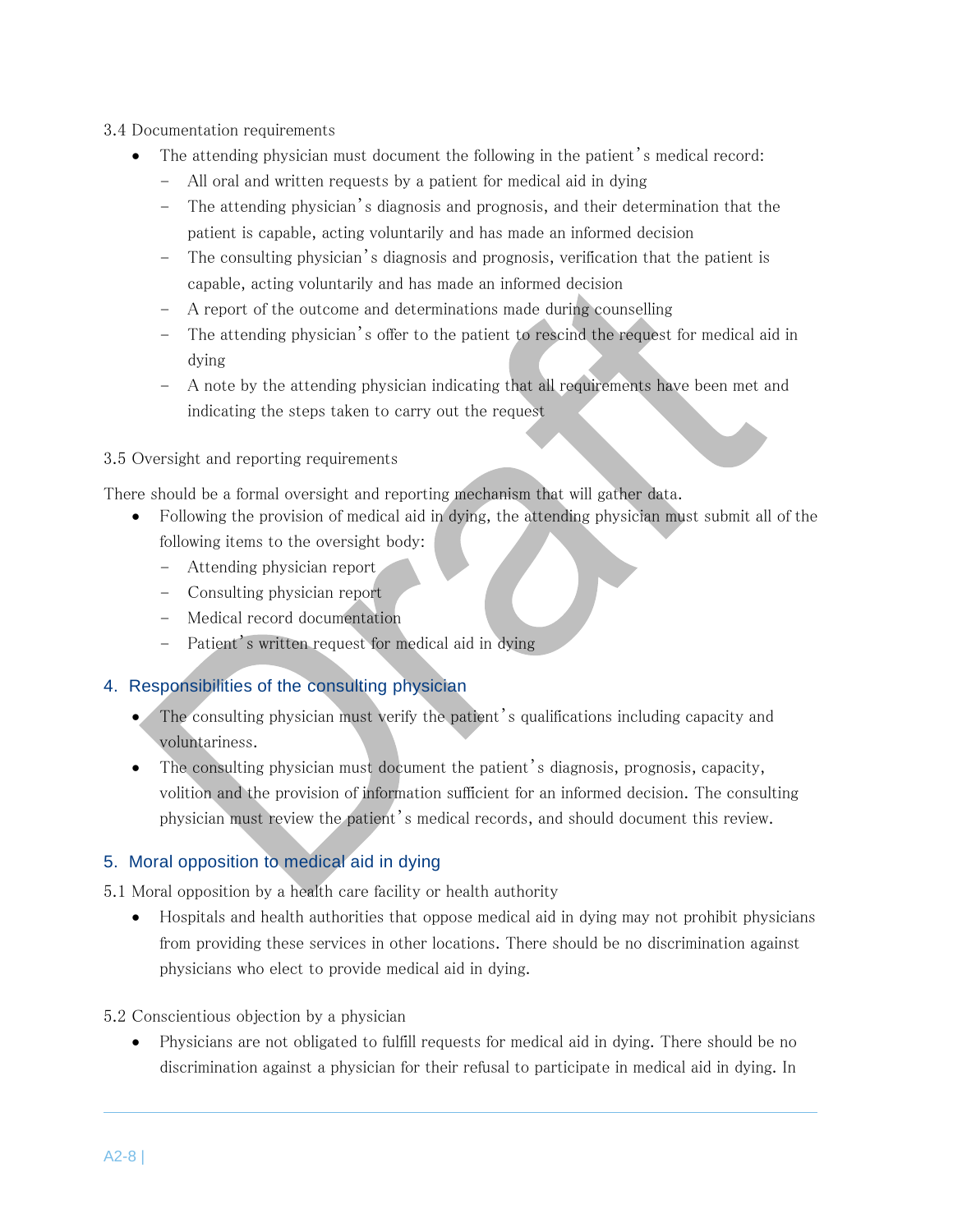order to reconcile physicians' conscientious objection with patient access to care, a system should be developed whereby referral occurs by the physician to a third party that will provide assistance and information to the patient.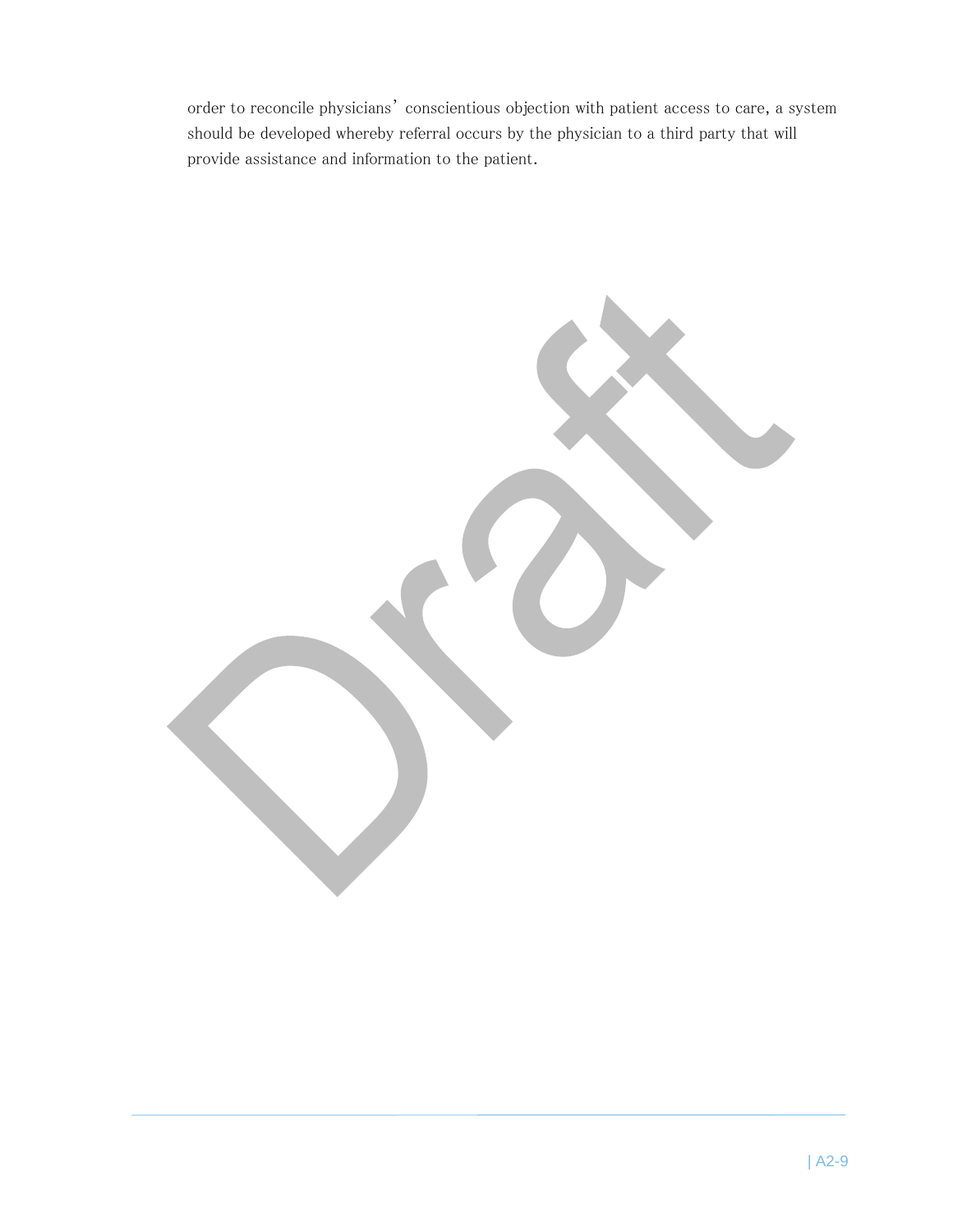# SCHEDULE B – LEGISLATIVE CRITERIA ACROSS JURISDICTIONS

# Q1: Process to follow after patient requests medical aid in dying

|                           | Inform patient of:                                                                                                                                                                                                    | Consult                                                                                                       | Second consult and/or                                                                                                                                                           | Cooling off period                                                                                                                                                                                                           |
|---------------------------|-----------------------------------------------------------------------------------------------------------------------------------------------------------------------------------------------------------------------|---------------------------------------------------------------------------------------------------------------|---------------------------------------------------------------------------------------------------------------------------------------------------------------------------------|------------------------------------------------------------------------------------------------------------------------------------------------------------------------------------------------------------------------------|
| Netherlands               | - The situation and prospects                                                                                                                                                                                         | - At least one<br>other<br>physician                                                                          | counselling                                                                                                                                                                     | None                                                                                                                                                                                                                         |
| Belgium                   | - Condition and life expectancy<br>- Possible therapeutic and<br>palliative courses of action<br>- Several conversations spread<br>out over a reasonable period<br>of time                                            | - Another<br>physician                                                                                        | - Second consult is required if<br>the patient is not terminal<br>- By physician who is a<br>psychiatrist or specialist in<br>the disorder in question                          | No - If terminal<br>Yes - One month if patient is<br>not terminal                                                                                                                                                            |
| Oregon                    | - Diagnosis, prognosis<br>- Potential risks and probable<br>results of medication<br>- Feasible alternatives including<br>comfort, hospice, pain control                                                              | - Another<br>physician                                                                                        | - Counseling, if person<br>appears to be suffering from<br>impaired judgement                                                                                                   | Yes - Two oral requests at<br>least 15 days apart and one<br>written request<br>Yes - Minimum 48 hrs<br>between written request and<br>writing prescription, the latter<br>cannot occur prior to the<br>second oral request. |
| Washington                | - Diagnosis, prognosis<br>- Potential risks and probable<br>result of medication<br>- Feasible alternatives including<br>comfort, hospice, pain control                                                               | --another<br>physician                                                                                        | - Counseling if person<br>appears to be suffering from<br>impaired judgement                                                                                                    | Yes - Two oral requests at<br>least 15 days apart and one<br>written request<br>Yes - Minimum 48 hrs<br>between written request and<br>writing prescription, the latter<br>cannot occur prior to the<br>second oral request. |
| Vermont                   | - Diagnosis, prognosis<br>- Treatment options<br>- Feasible options for end of life<br>including palliative care,<br>comfort, hospice, pain control<br>- Potential risks and probable<br>result of taking medications | - Another<br>physician                                                                                        | - Physician or referral required<br>to psychiatrist, psychologist<br>or clinical social worker to<br>confirm that patient is<br>capable and does not have<br>impaired judgement | Yes - Two oral requests at<br>least 15 days apart and one<br>written request<br>Yes - Minimum 48 hrs<br>between written request and<br>writing prescription, the latter<br>cannot occur prior to the<br>second oral request. |
| Quebec<br><b>Bill 52</b>  | - Of the prognosis for the illness<br>and of other therapeutic<br>- Possibilities and their<br>consequences<br>- Talk with person at reasonably<br>spaced intervals                                                   | - Another<br>physician                                                                                        |                                                                                                                                                                                 | No                                                                                                                                                                                                                           |
| Senate<br><b>Bill 225</b> | - Diagnosis, prognosis<br>- Consequences of request<br>- Feasible alternative treatments<br>including comfort, palliative or<br>hospice care and pain control                                                         | - Another<br>physician<br>- Must be<br>qualified by<br>specialty or<br>experience re<br>person's<br>condition |                                                                                                                                                                                 | Yes - Minimum 14 days                                                                                                                                                                                                        |
| Carter SCC<br>decision    | Silent other than reference to<br>informed consent is required                                                                                                                                                        | N/A                                                                                                           | N/A                                                                                                                                                                             | N/A                                                                                                                                                                                                                          |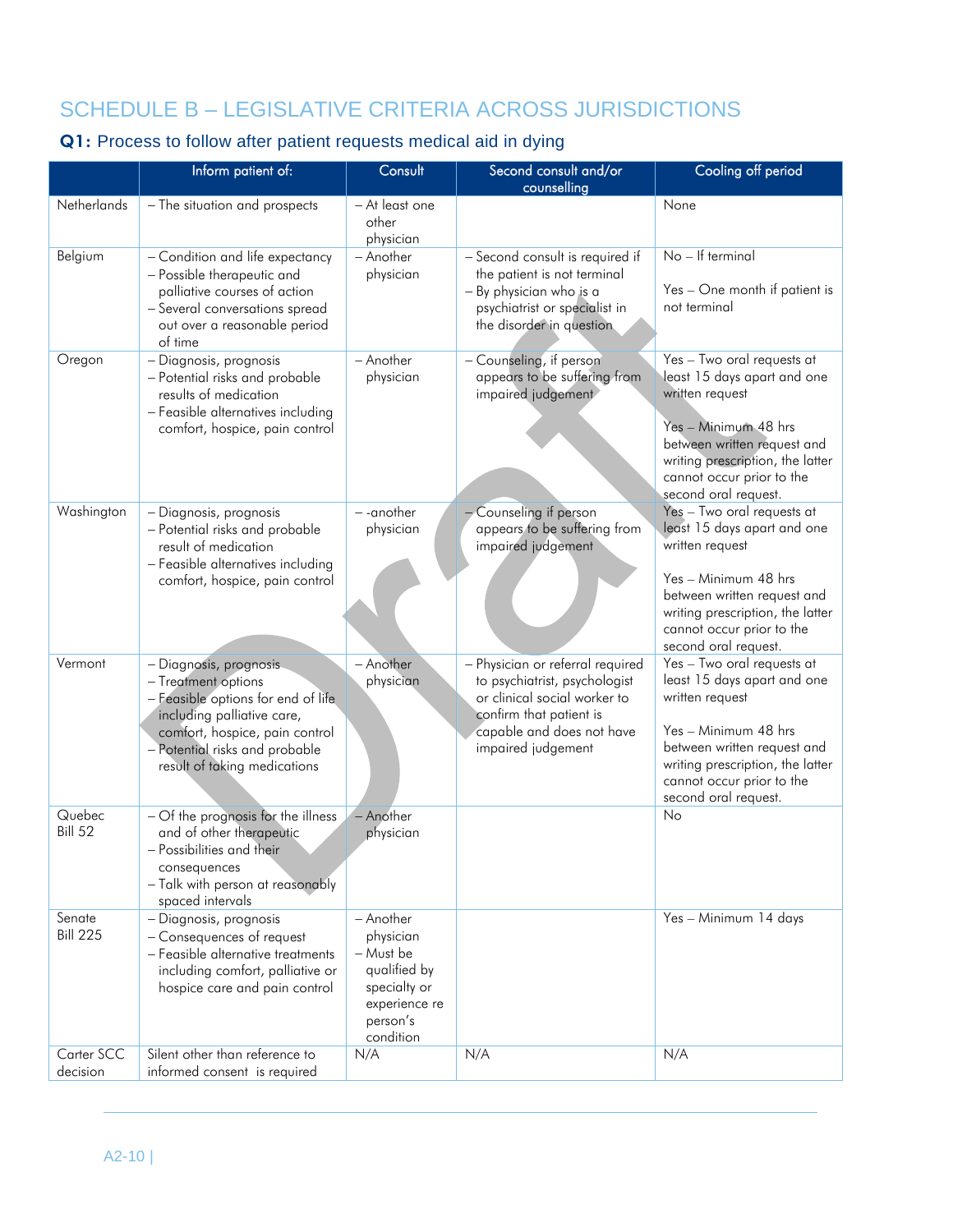#### Q2: What oversight and data reporting mechanisms should exist?

|                             | Euthanasia,<br>assisted dying<br>or both? | Does the<br>law create a<br>new<br>oversight<br>entity? | If so, what?*            | If so, what is the<br>$\overline{process?}$                                                                            | If not, what is there?                                                                           | Who do<br>physicians<br>report to for<br>the purpose of<br>record-<br>keeping?" | Are they<br>required to<br>publish a<br>report? |
|-----------------------------|-------------------------------------------|---------------------------------------------------------|--------------------------|------------------------------------------------------------------------------------------------------------------------|--------------------------------------------------------------------------------------------------|---------------------------------------------------------------------------------|-------------------------------------------------|
| <b>Netherlands</b>          | Both                                      | Yes $\rightarrow$                                       | 5 regional<br>committees | Commission makes<br>determination on<br>compliance >>><br>if there's an issue,<br>goes to prosecution                  |                                                                                                  | Committees $\rightarrow$                                                        | Yes                                             |
| Luxembourg                  | Both                                      | Yes $\rightarrow$                                       | Commission               | Commission makes<br>determination on<br>$\text{combine} \ge \ge$<br>if there's an issue,<br>goes to Medical<br>College |                                                                                                  | Commission $\rightarrow$                                                        | Yes                                             |
| Belgium                     | <b>Both</b>                               | $Yes \rightarrow$                                       | Commission               | Commission makes<br>determination on<br>compliance >>><br>if there's an issue,<br>goes to prosecution                  |                                                                                                  | Commission $\rightarrow$                                                        | Yes                                             |
| Oregon                      | Assisted dying                            | <b>No</b>                                               |                          |                                                                                                                        | Special reporting<br>requirements and pre-<br>existing mechanisms<br>for professional<br>conduct | State health<br>$\alpha$ uthority $\rightarrow$                                 | Yes                                             |
| Washington                  | Assisted dying                            | <b>No</b>                                               |                          |                                                                                                                        | Special reporting<br>requirements and pre-<br>existing mechanisms<br>for professional<br>conduct | State<br>department of<br>health $\rightarrow$                                  | Yes                                             |
| Vermont                     | Assisted dying                            | <b>No</b>                                               |                          |                                                                                                                        | Special reporting<br>requirements and pre-<br>existing mechanisms<br>for professional<br>conduct | State<br>department of<br>health $\rightarrow$                                  | Not clear<br>yet                                |
| Quebec<br><b>Bill 52</b>    | Medical aid<br>in dying                   | Yes $\rightarrow$                                       | Commission               | Commission makes<br>determination on<br>compliance >>><br>if there's an issue,<br>goes to Medical<br>College           |                                                                                                  | Commission $\rightarrow$                                                        | Yes                                             |
| Senate<br><b>Bill S-225</b> | <b>Both</b>                               | <b>No</b>                                               |                          |                                                                                                                        | Not specified                                                                                    | Minister of<br>health $\rightarrow$                                             | Not<br>specified                                |

Key Point: It appears as though only those jurisdictions that have legalized euthanasia have set up a separate, specialized oversight structure. The States, which have legalized assisted dying only, rely mostly on additional reporting requirements and professional regulation practices already in place.

\*Key Point: Commissions are typically composed of appointed individuals from the medical, legal and ethics communities.

\*\*Key Point: Regardless of the level of review involved, these bodies all serve as the final destination for all documentation required throughout the process.